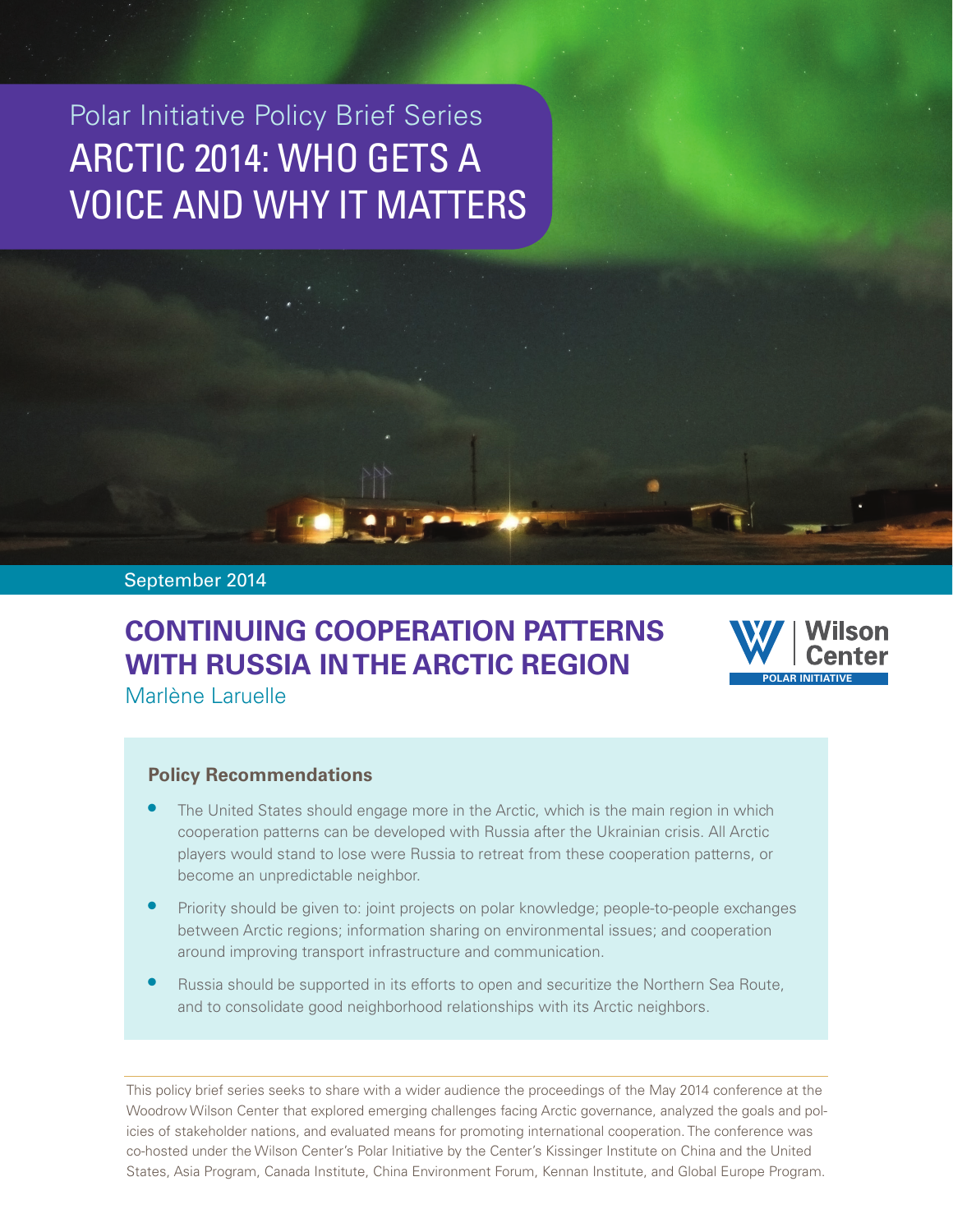### **Overview**

The 2014 Ukraine crisis has dramatically affected the U.S.-Russia relationship, which was already strained by several tensions concerning Russia's domestic evolutions: the Pussy Riot trial and law on foreign agents in 2012; the law against so-called gay propaganda in 2013; the Snowden issue, where Russia's actions put the United States in an awkward position; and the irreconcilable positions both countries hold on the Syrian crisis.

Today cooperation between Washington and Moscow is limited to two regions: Afghanistan and the Arctic. U.S.-Russia cooperation on Afghanistan is mostly a short-term overlap of interests, based on the need of the United States and NATO countries to use the northern transport corridors, which go through Central Asian states and Russia, for their (now ending) military presence. But it will likely wane in coming years if Moscow fortifies its right to oversee Central Asia and if Washington again turns its attention to its relationship with Pakistan.

Unlike with Afghanistan, U.S.-Russia cooperation in the Arctic is a long-term process and a forward-looking one, which delineates new spaces for state cooperation but also for interaction between state and non-state actors. Russia is already heavily involved in the Arctic region, an area that is relatively low on the list of U.S. priorities. This latter fact can only be lamented, since the region is unrivalled as a theater for testing notions of soft, smart power and of peaceful leadership.

## **Russia – The Number One Actor in the Arctic**

Russia is probably the least known actor of the Arctic region, but:

- Russia dominates the Arctic geographically (it encompasses half of the Arctic coastline, 40 percent of the land area beyond the Arctic Circle, and three-quarters of the Arctic population),
- Russia conquered the Arctic historically early on (in the 16th century),
- Russia is dependent on the Arctic for its economic development (around 20 percent of Russia's GDP and exports are generated north of the Arctic Circle),
- and Russia is setting the tone on strategic issues: escalation during the Cold War, and a de-escalation since then.

Not all the Arctic states share the same relationship with the Arctic portion of their territories; for some it is marginal, whereas for others it is more central. For Russia, the Arctic is an integral part of its Siberian landmass, with a reduced autonomy and a high dependency on the center, both politically and financially.

Russia's policy in the Arctic is driven by three elements:

- The search for new resources to maintain the country's energy superpower status. Russia's economic choices remain largely dependent upon the evolution of the world hydrocarbons market. The Russian authorities have to deal with the rising costs associated with maintaining Soviet-era energy infrastructure and diminishing human and technological capacities while simultaneously looking to develop new sectors for investment.
- The will to reassert state control over regions, territories, and demographic trends, and to impose a state-funded industrial revival. Moscow's policies have to be understood as a way to overcome the trauma of the collapse of the Soviet Union,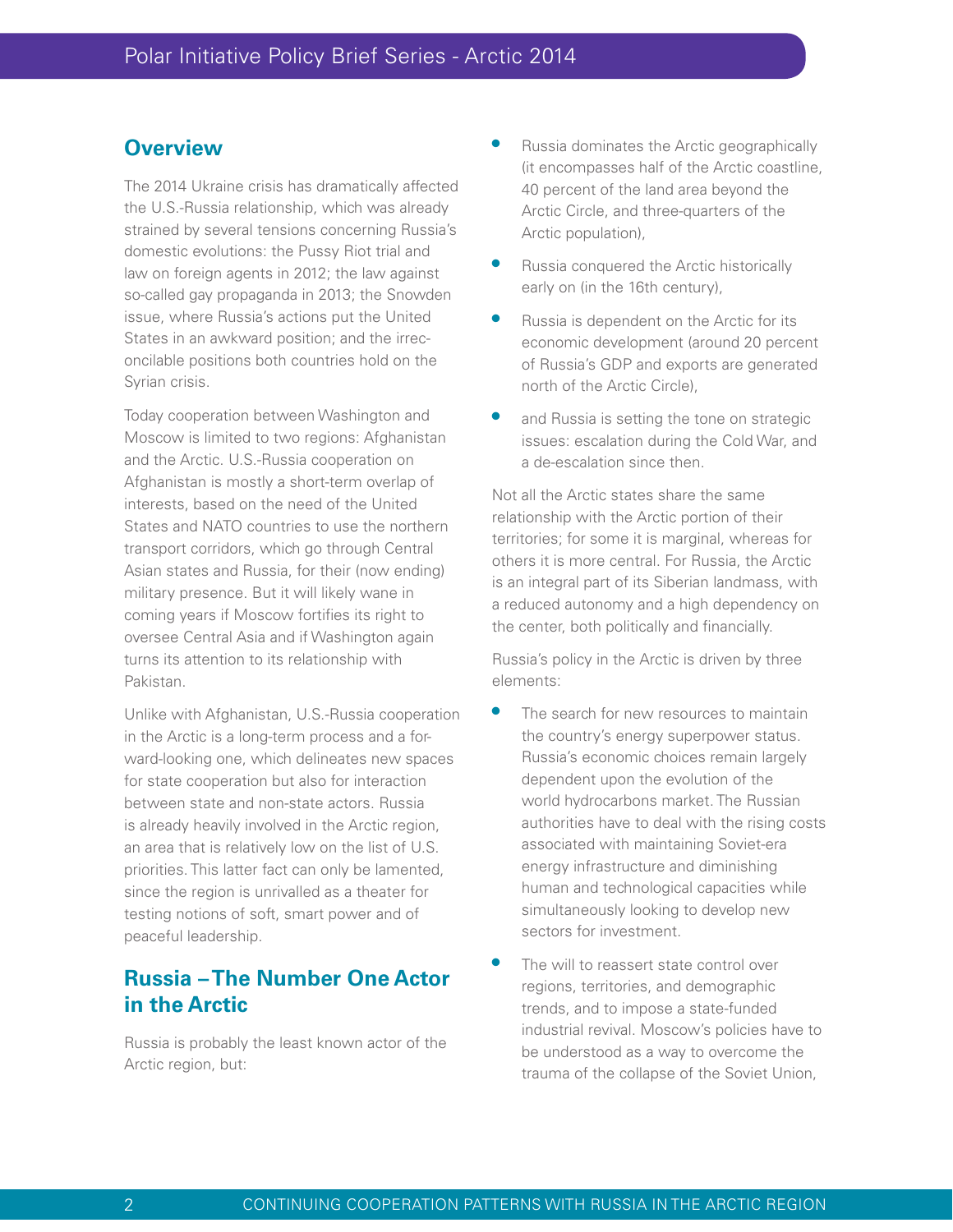and are motivated by the fear of becoming a fragmented country and a failing state.

The hope for international recognition and integration into the world community. As long as Russia perceives that it is not being marginalized from the international scene, it privileges a cooperative rather than a competitive framework with the other Arctic states, an approach that is less costly and from which Moscow stands to gain some advantage.

### **Russia's Engagement in Arctic Cooperation**

Russia has been successful in forging cooperation patterns with other state actors involved in Arctic issues. Since 2008–2009, Moscow has been noticeably focused on creating a highly cooperative "Arctic brand" and positioning itself as the co-leader of any prospective international cooperation on the region.

This cooperative pattern is based on the already long and positive role played by Russia in Arctic institutions. Even though Moscow has traditionally been disdainful of multilateral organizations with exclusively consultative functions, it is a determined actor both in the Arctic Council and in the Barents Euro-Arctic Council. Patterns of cooperation in soft security were boosted by the adoption of the Agreement on Maritime and Aeronautical Search and Rescue (SAR), an agreement which the eight Arctic states negotiated under the auspices of the Arctic Council.

At the bilateral level, Russia's relations with the other Arctic coastal states are relatively friendly, except sometimes with Canada. Norway, Finland, and Sweden all have succeeded in developing multiple bilateral projects with Russia, as much at the state level as between border regions. For Europe as a whole, the capacity to build partnerships with Russia in the Baltic Sea–North Sea–Arctic regions is a positive engine of the global Europe-Russia partnership, which has been weakened by many problems, from establishing a visa-free system to energy cooperation, and now the Ukraine crisis.

### **Conclusion**

Russia sometimes has a divergent agenda from the other Arctic players— on the role of NATO in the region, on the place given to indigenous issues, on the claims of non-Arctic players such as China. But Russia aims to harmonize with the international community by displaying its support for polar knowledge, the need for a coordinated search and rescue system, and its concerns for preserving the fragile ecosystems. Multilateralism and sustainability have become part of the Russian thematic arsenal on the Arctic, even if questions can be raised about Moscow's real desire to take environmental issues into account. For a decade, the Arctic framework, more cooperative than confrontational, has acted as a process for Russia's "socialization" in the international system and should be pursued. Everybody in the Arctic would stand to lose were Russia to retreat from these cooperation patterns or become an unpredictable neighbor.